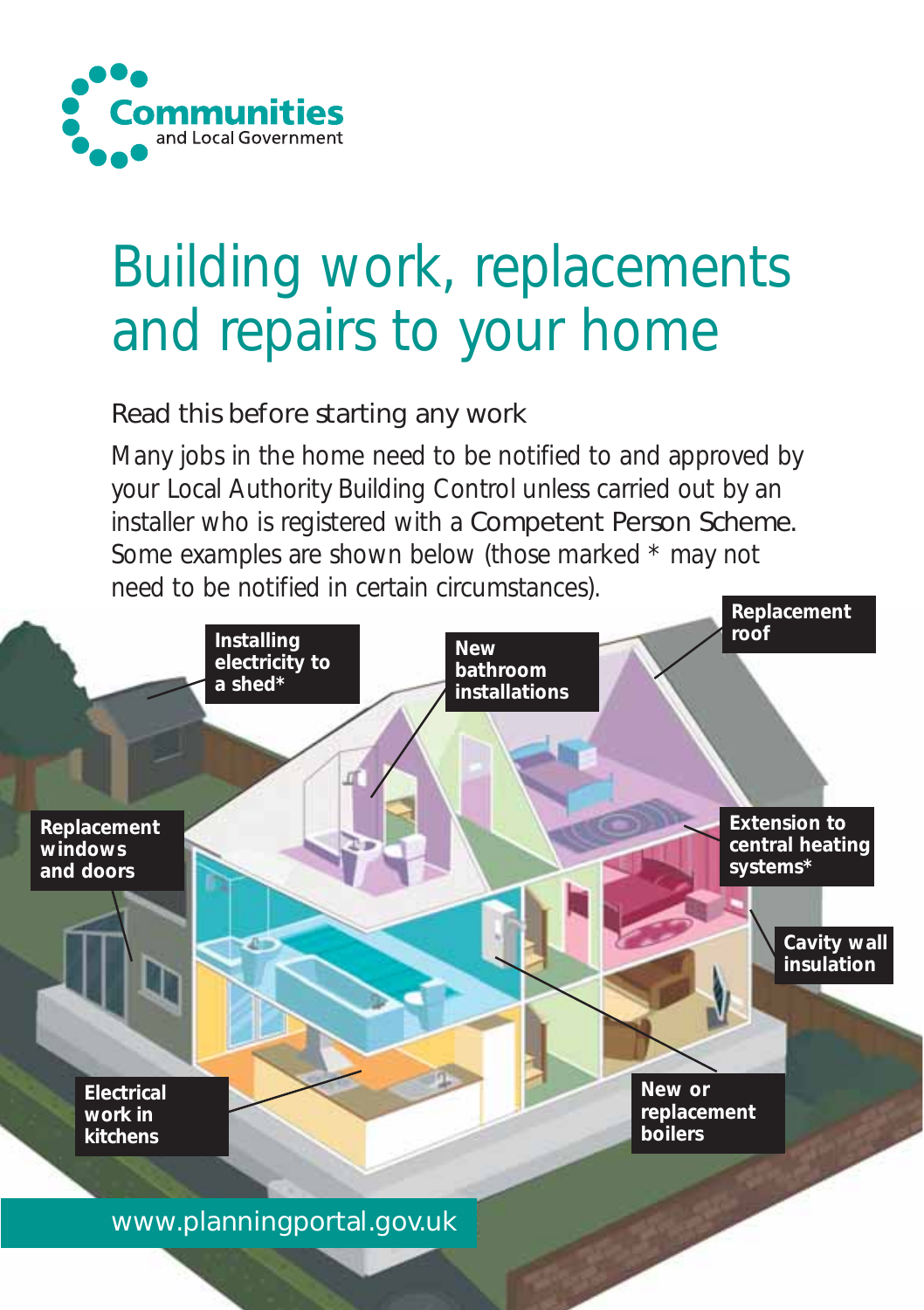# **What will happen if I do not comply with the Building Regulations?**

- If you do not comply the work will not be legal. You could be prosecuted and could face a fine of up to £5000.
- The work may not be safe or could cause health problems. It may also not meet energy efficiency standards.
- If work is found to be faulty your local authority could insist you put it right at your own expense.
- If the work has not been notified or carried out by a registered installer from a Competent Person Scheme you will have no record that the work complies with Building Regulations. This will be important when you come to sell your home as you may be asked to provide certificates of compliance with the Building Regulations.

# **Why should I use an installer who is registered with a Competent Person Scheme?**

- An installer registered with a Competent Person Scheme is qualified to carry out specific types of work in accordance with Building Regulations and will deal with Building Control issues for you. You will usually have access to insurance backed warranties and a robust complaints procedure to use in the unlikely event work is found to be non compliant.
- An installer registered with a Competent Person Scheme will notify the local authority on your behalf and will issue you with a certificate on completion which can be used as proof of compliance. It will also show up on a solicitor's local authority search when you sell your home.
- If you do not use an installer registered with a Competent Person Scheme then you will have to submit a building notice or full plans application and pay a fee to have Building Control come and inspect the work you have carried out.

# **How can I find an installer registered with a Competent Person Scheme in my area or check that my chosen installer is with a scheme?**

For electrical work visit www.competentperson.co.uk and enter your postcode or the name of the installer in the relevant search box. For all other types of work, contact the Competent Person Scheme operators directly; their details are on the back page.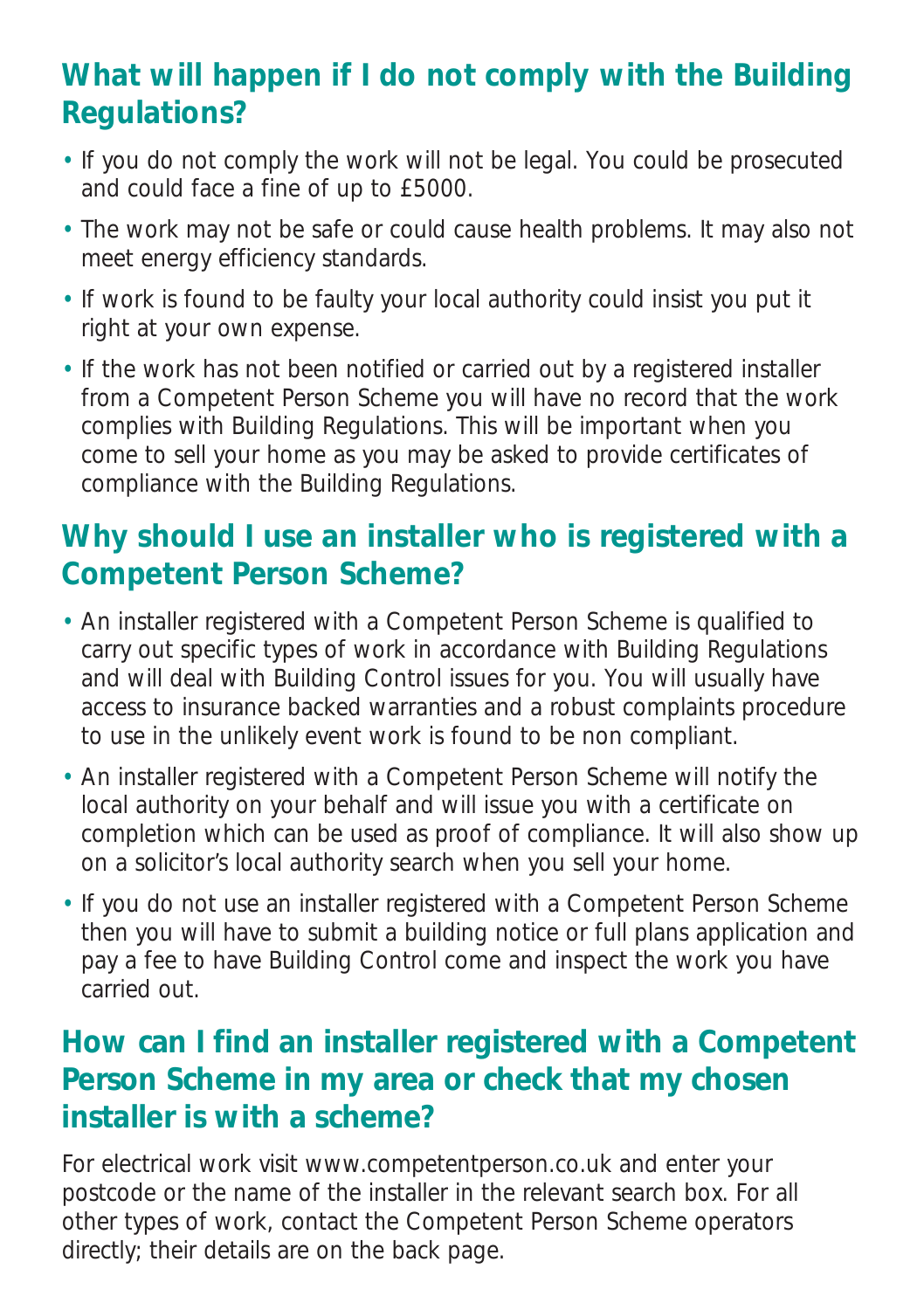# **How to meet the requirements of the Building Regulations**

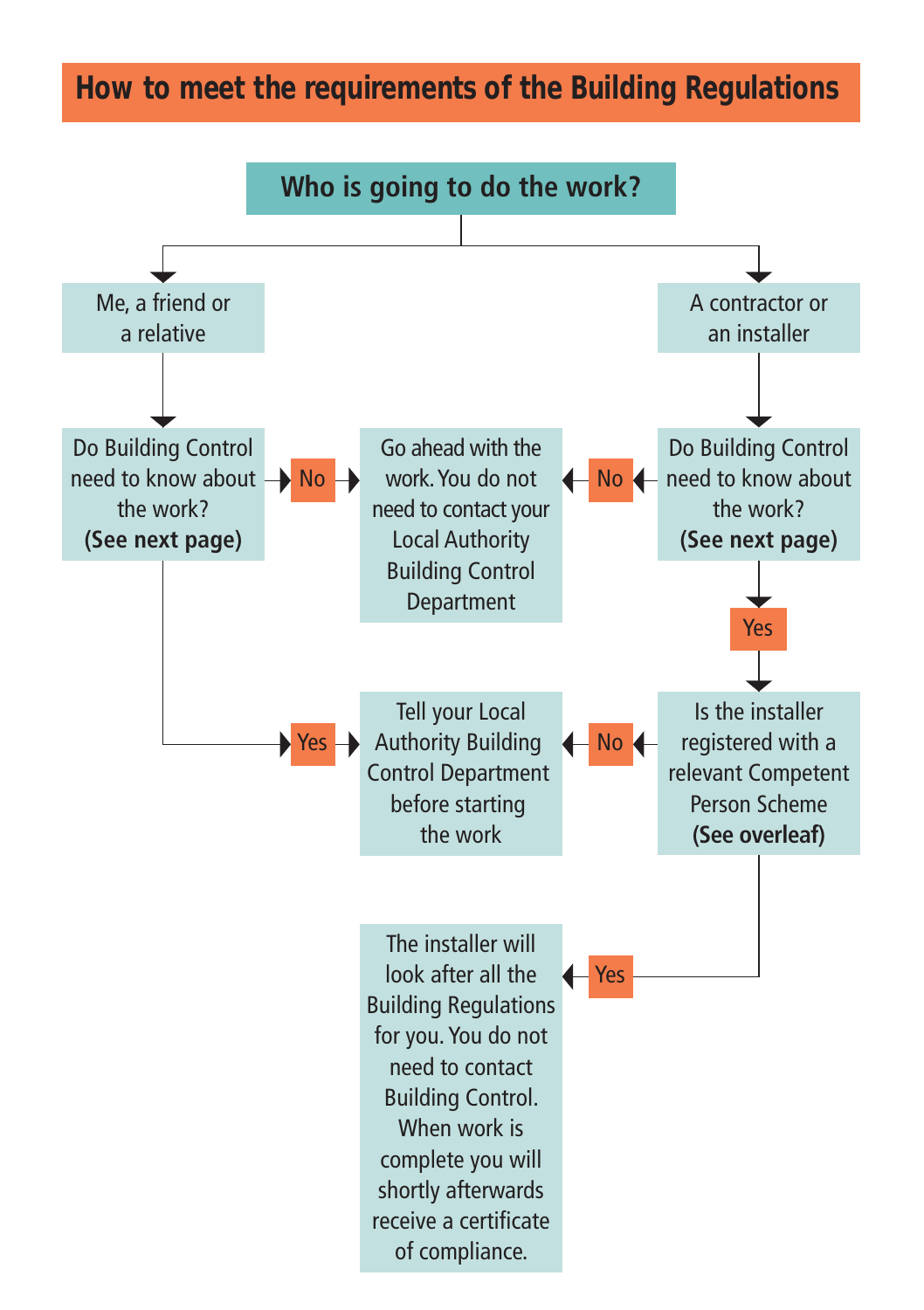**Please see below for examples of work that you do or do not need to notify to the local authority before starting. Please note that this list is not complete and there will be other work not listed here that you will need to notify. For some types of work marked \* you may not need to notify in certain circumstances. If you are in any doubt you should contact your Local Authority Building Control team for advice.**

**You DO need to tell your Local Authority Building Control about the following work unless you use an installer who is registered with a Competent Person Scheme.** 

- new installation or replacement of a heating system or any boiler, regardless of fuel type
- new installation or replacement of an oil tank
- installation of a new bathroom or kitchen if existing electrics or plumbing are altered or if new electrics or plumbing are installed
- installation of fixed air conditioning systems
- installation of additional radiators to an existing heating system\*
- new electrical installations in bathrooms, kitchens and outdoors\*
- replacement window and door units
- replacement of roof coverings on pitched and flat roofs

**You DO NOT need to tell your Local Authority Building Control about the following work but you can still use an installer who is registered with a Competent Person Scheme.**

- most repairs, replacements and maintenance work (except replacements of combustion appliances, oil tanks, electrical consumer units or glazing units which do need to be notified)
- additional power points or lighting points or any other alterations to existing circuits (except in bathrooms, kitchens or outdoors\*)
- like for like replacements of baths, toilets, basins or sinks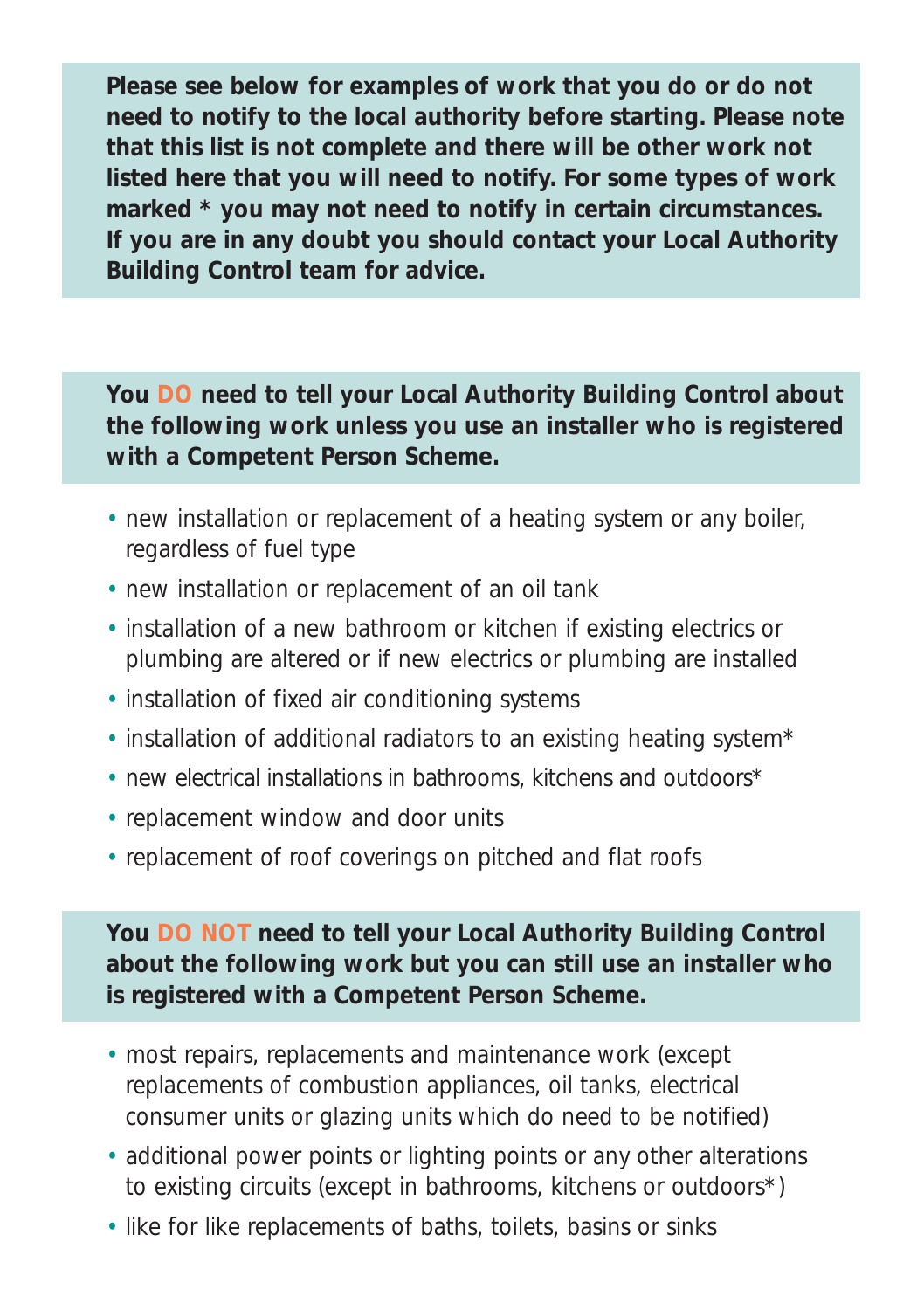**Below is a list of the types of work covered by Competent Person Schemes. The scheme contact details are overleaf.**

Installation of cavity wall insulation: **CIGA**

Installation of gas appliances: **GSR**

Installation or replacement of hot water and heating systems connected to gas appliances: **APHC, BESCA, CORGI, ELECSA, GSR, HETAS, NAPIT, NICEIC, OFTEC, and STROMA**

Installation or replacement of oil-fired boilers, tanks and associated hot water and heating systems: **APHC, BESCA, CORGI, ELECSA, HETAS, NAPIT, NICEIC, OFTEC, STROMA** (hot water and heating only)

Installation or replacement of solid fuel burners and associated hot water and heating systems: **APHC, BESCA, CORGI, ELECSA, HETAS, NAPIT, NICEIC, OFTEC,** (heating and hot water only), **STROMA** (hot water and heating only)

Installation of fixed air conditioning or mechanical ventilation systems: **BESCA, CORGI, NAPIT, NICEIC**

Any electrical work in dwellings: **BESCA, BSI, CORGI, ELECSA, NAPIT, NICEIC** 

Electrical work only in association with other work (e.g. kitchen installations, boiler installations): **APHC, BESCA, BSI, CORGI, ELECSA, NAPIT, NICEIC, OFTEC** 

Replacement windows, doors, roof windows, or roof lights in dwellings: **BM TRADA, BSI, CERTASS, FENSA, NETWORK VEKA** 

Installation of plumbing and water supply systems and bathrooms and sanitary ware: **APHC, BESCA, CORGI, NAPIT, NICEIC** 

Replacement of roof coverings on pitched and flat roofs (not including solar panels): **NFRC** 

Installation of microgeneration or renewable technologies: **APHC, BESCA, BSI, CORGI, ELECSA, HETAS, NAPIT, NICEIC, OFTEC, STROMA**

These schemes have been listed alphabetically. This does not reflect the size of the scheme or whether the scheme specialises in dealing with a particular type of work. Some schemes may not have members in your local area who deal with the type of work that you are interested in.